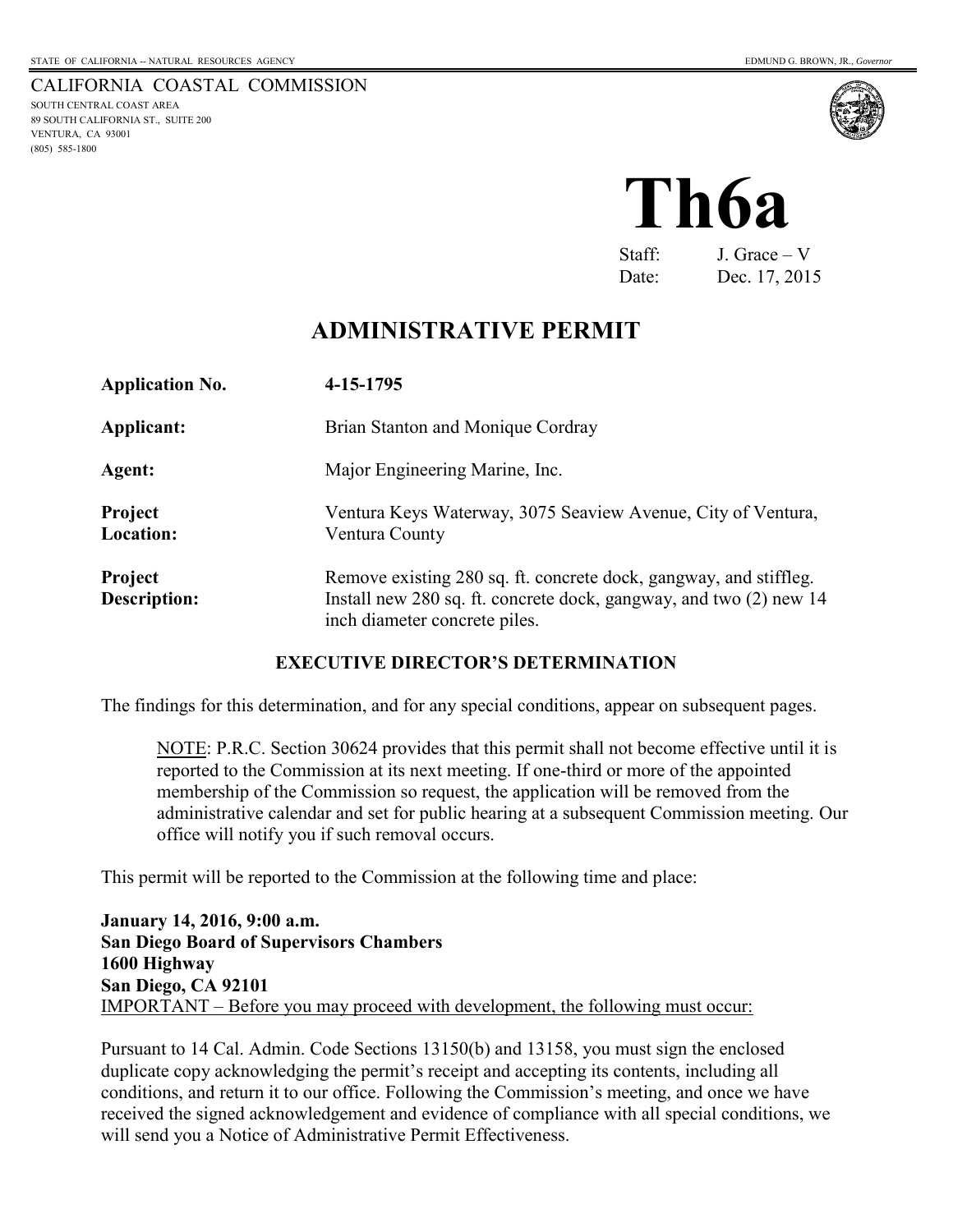#### **BEFORE YOU CAN OBTAIN ANY LOCAL PERMITS AND PROCEED WITH DEVELOPMENT, YOU MUST HAVE RECEIVED BOTH YOUR ADMINISTRATIVE PERMIT AND THE NOTICE OF PERMIT EFFECTIVENESS FROM THIS OFFICE.**

 CHARLES LESTER Executive Director

 By: Jordan Grace Title: Coastal Program Analyst

#### **STANDARD CONDITIONS:**

This permit is granted subject to the following standard conditions:

- 1. **Notice of Receipt of Acknowledgement.** The permit is not valid and development shall not commence until a copy of the permit, signed by the permittee or authorized agent, acknowledging receipt of the permit and acceptance of the terms and conditions, is returned to the Commission office.
- 2. **Expiration.** If development has not commenced, the permit will expire two years from the date the Commission voted on the application. Development shall be pursued in a diligent manner and completed in a reasonable period of time. Application for extension of the permit must be made prior to the expiration date.
- 3. **Interpretation.** Any questions of intent or interpretation of any terms or conditions will be resolved by the Executive Director or the Commission.
- 4. **Assignment.** The permit may be assigned to any qualified person, provided assignee files with the Commission an affidavit accepting all terms and conditions of the permit.
- 5. **Terms and Conditions Run with the Land.** These terms and conditions shall be perpetual, and it is the intention of the Commission and the permittee to bind all future owners and possessors of the subject property to the terms and conditions.

#### **SPECIAL CONDITIONS:** See pages 9 through 14.

## **EXECUTIVE DIRECTOR'S DETERMINATION (continued):**

The Executive Director hereby determines that the proposed development is a category of development, which, pursuant to PRC Section 30624, qualifies for approval by the Executive Director through the issuance of an Administrative Permit. Subject to Standard and Special Conditions as attached, said development is in conformity with the provisions of Chapter 3 of the Coastal Act of 1976 and will not have any significant impacts on the environment within the meaning of the California Environmental Quality Act. If located between the nearest public road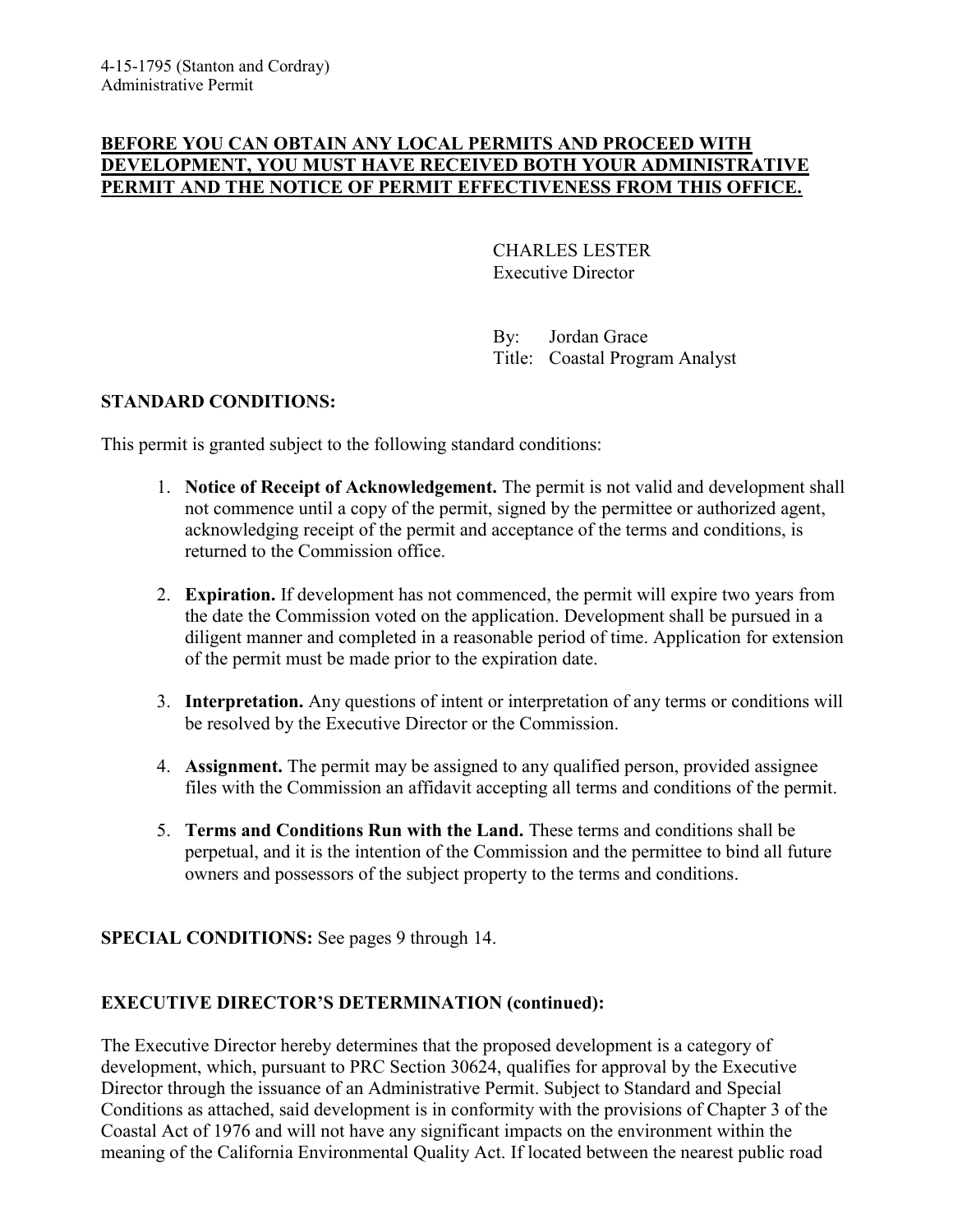and the sea, this development is in conformity with the public access and public recreation policies of Chapter 3.

#### **FINDINGS FOR EXECUTIVE DIRECTOR'S DETERMINATION:**

#### **A. PROJECT DESCRIPTION**

The proposed development is located in the Ventura Keys, within the City of Ventura, immediately north of the Ventura Harbor (Exhibit 1). The Ventura Keys waterways encompass an area of 32 acres and consist of three channels trending in a general north/south alignment (channels 1, 2, and 3) and a larger connecting channel to the south which ties the other three channels together and provides a link to Ventura Harbor (Exhibit 1). The Ventura Keys take seaward access from the mouth of the Ventura Harbor and are fringed with private recreational boat docks associated with residential development.

The sides of the waterways are bounded by private easements reserved for boat docks for more than 300 adjacent waterfront residential parcels. The easement areas occupy about half of the water surface of the waterways. Generally, each channel (channels 1, 2, and 3) spans 160 feet from property line to property line, with 45-foot easements on either side of the waterway. This configuration allows for a 70-foot wide public access corridor within the center of the channel. The Ventura Keys waterways were constructed in the early 1960s shortly after the excavation of the Ventura Harbor. The waterways were developed with retaining walls and rip-rap along the banks for stabilization.

The applicant proposes to remove an existing 280 sq. ft. concrete dock, which is secured to the seawall with a stiffleg and accessed by a gangway, and replace it with a new 280 sq. ft. concrete dock with gangway, which would be secured by the installation of two (2) new 14 inch diameter concrete piles (Exhibits 2 and 3). The piles will be installed from a floating barge by a mechanical drop hammer. A debris/silt curtain will be placed around the work site. No wood, preservatives, or chemicals will be used on the concrete pilings. The floating docks will be enclosed in concrete and no wood or organic material will be placed in the water.

The boat slip and dock easement associated with the subject parcel extends 45 feet from the property line, over the existing rip-rap escarpment out into the waterway (Exhibit 3). The development would remain within the easement area extending into Channel 1 of the Ventura Keys waterway.

#### **B. MARINE RESOURCES/WATER QUALITY**

Section 30230 of the Coastal Act states:

*Marine resources shall be maintained, enhanced, and where feasible, restored. Special protection shall be given to areas and species of special biological or economic significance. Uses of the marine environment shall be carried out in a manner that will sustain the biological productivity of coastal waters that will maintain healthy*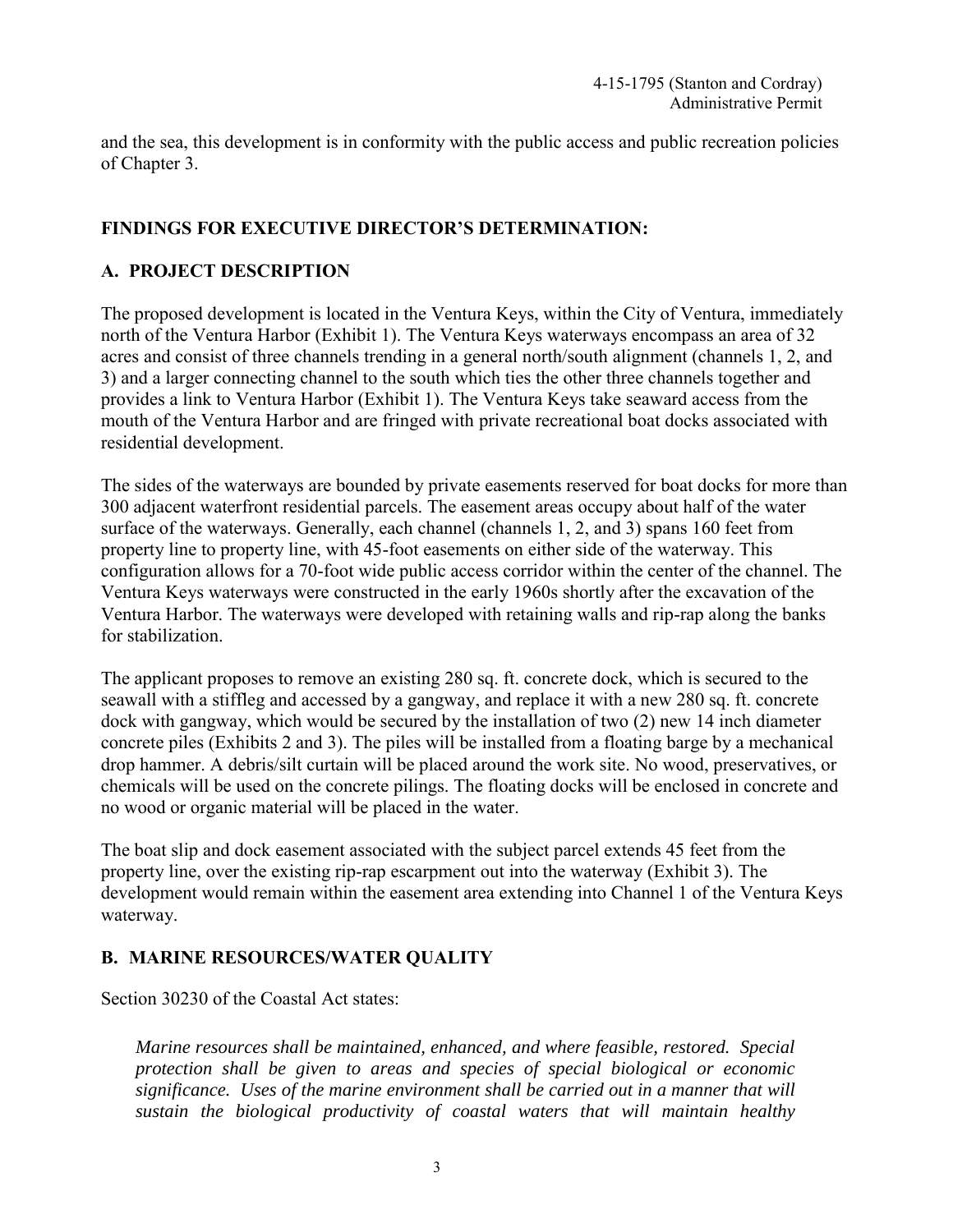*populations of all species of marine organisms adequate for long-term commercial, recreational, scientific, and educational purposes.* 

Section 30231 of the Coastal Act states:

*The biological productivity and the quality of coastal waters, streams, wetlands, estuaries, and lakes appropriate to maintain optimum populations of marine organisms and for the protection of human health shall be maintained and, where feasible, restored through, among other means, minimizing adverse effects of waste water discharges and entrainment, controlling runoff, preventing depletion of ground water supplies and substantial interference with surface water flow, encouraging waste water reclamation, maintaining natural vegetation buffer areas that protect riparian habitats, and minimizing alteration of natural streams.* 

The proposed project is located in and over the waters of the Ventura Keys. The Ventura Keys connect with the waters of Ventura Harbor and the marine environment of the Pacific Ocean. The Chapter 3 policies of the Coastal Act are the standard of review for development proposed in coastal waters, including the above mentioned water quality policies. Sections 30230 and 30231 of the Coastal Act require the protection of biological productivity, public recreation, and marine resources.

The proposed development will occur over and in the water. Construction, of any kind, adjacent to or in coastal waters has the potential to impact marine resources. The Ventura Keys waterways provide an opportunity for water oriented recreational activities and also serve as habitat to marine organisms. Risks to coastal recreational activities and marine habitat are inherently linked to water quality issues.

Storage or placement of construction materials, debris, or waste in a location subject to erosion and dispersion or which may be discharged into coastal water via rain, surf, or wind would result in adverse impacts upon the marine environment that would reduce the biological productivity of coastal waters. For instance, construction debris entering coastal waters may cover and displace soft bottom habitat. In addition, the use of machinery in coastal waters not designed for such use may result in the release of lubricants or oils that are toxic to marine life. Sediment discharged into waters may cause turbidity, which can shade and reduce the productivity of foraging avian and marine species by interfering with their ability to see food in the water column. In order to avoid adverse construction-related impacts upon marine resources, **Special Condition One (1)** outlines construction-related requirements to provide for the safe storage of construction materials and the safe disposal of construction debris.

**Special Condition One (1)** requires that the applicant dispose of all demolition and construction debris at an appropriate location. This condition requires the applicant to incorporate silt curtains and/or floating booms when necessary to control turbidity and debris discharge. Divers shall remove any non-floatable debris not contained in such structures that sink to the ocean bottom as soon as possible.

The proposed dock project will allow for the long term berthing of boat(s) by the homeowner. Some maintenance activities if not properly regulated could cause adverse impacts to the marine environment. Certain maintenance activities like cleaning and scraping of boats, improper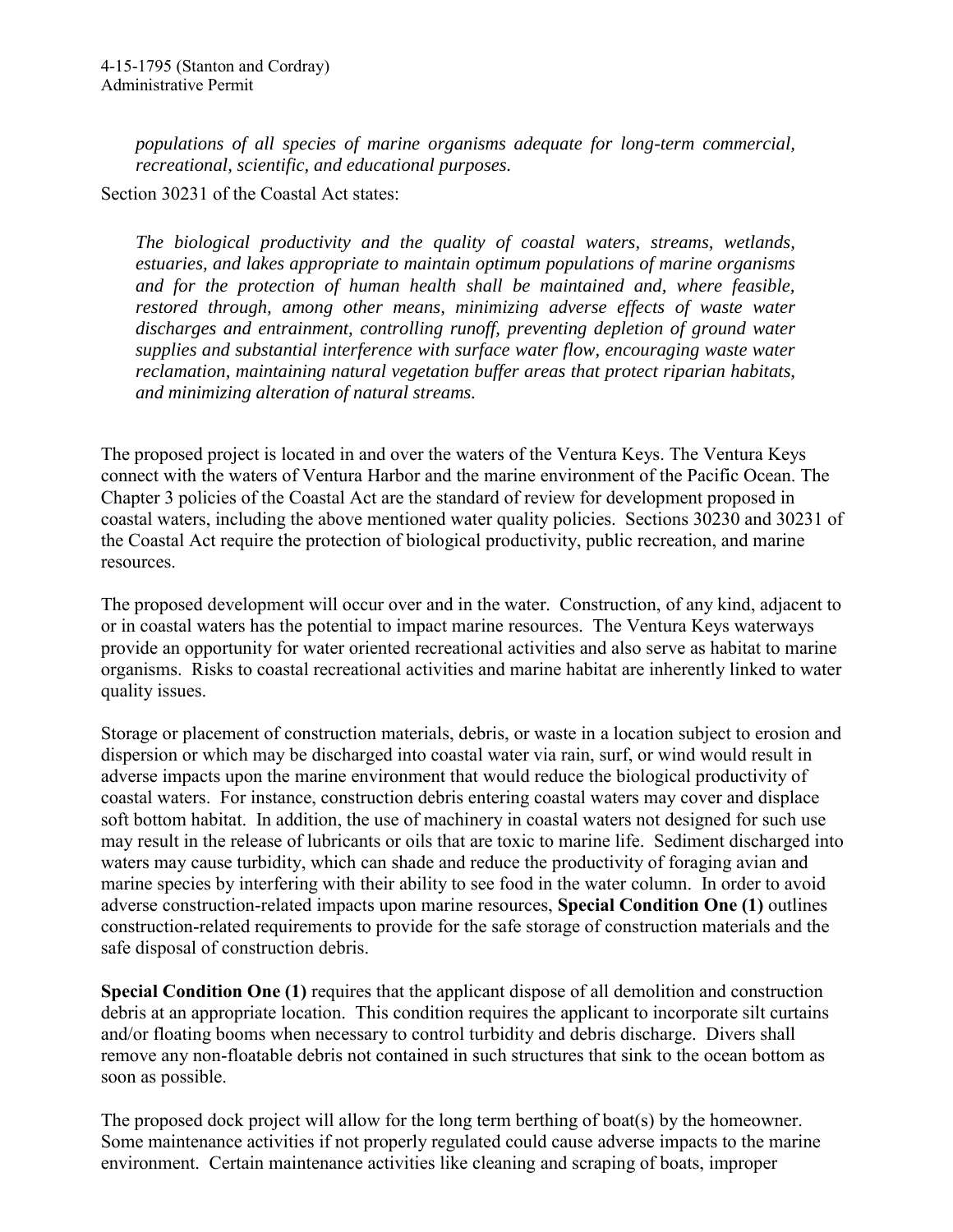discharges of contaminated bilge water and sewage waste, and the use of caustic detergents and solvents, among other things, are major contributors to the degradation of water quality within boating facilities. As mentioned above, the Ventura Keys waterways provide a home for marine habitat and also provide opportunity for recreational activities. These waterways connect with the waters of Ventura Harbor and ultimately the Pacific Ocean.

To minimize the potential that maintenance activities would adversely affect water quality, the Commission finds it necessary to impose **Special Condition Two (2)** which requires the applicant to follow Best Management Practices to ensure the continued protection of water quality and marine resources. Such practices that the applicant shall follow include proper boat cleaning and maintenance, management of solid and liquid waste, and management of petroleum products, all of which associated with the long term berthing of the boat(s) (as detailed in **Special Condition Two (2)** of this permit).

#### **Caulerpa Taxifolia**

The Commission further finds that the driving of piles on the sea floor could disturb and cause the spread of *Caulerpa taxifolia*. *Caulerpa taxifolia* is a tropical green marine alga that spreads asexually from fragments and creates a dense monoculture displacing native plant and animal species. Because of toxins in its tissues, *Caulerpa taxifolia* is not eaten by herbivores in areas where it has invaded. The infestation of *Caulerpa taxifolia* has had serious negative economic and social consequences because of impacts to tourism, recreational diving, and commercial fishing in places such as the Mediterranean<sup>1</sup>. Because of the grave risk to native habitats, in 1999 *Caulerpa taxifolia* was designated a prohibited species in the United States under the Federal Noxious Weed Act. In addition, in September 2001 the Governor signed into law AB 1334 which made it illegal in California for any person to sell, possess, import, transport, transfer, release alive in the state, or give away without consideration various Caulerpa species.

 In June 2000, C. taxifolia was discovered in Aqua Hedionda Lagoon in San Diego County, and in August of that year an infestation was discovered in Huntington Harbor in Orange County. Genetic studies show that this is the same clone as that released in the Mediterranean. Other infestations are

-

Jousson, O., J. Pawlowski, L. Zaninetti, A. Meinesz, and C.F. Boudouresque. 1998. Molecular evidence for the aquarium origin of the green alga Caulerpa taxifolia introduced to the Mediterranean Sea. Marine Ecology Progress Series 172:275-280.

Komatsu, T. A. Meinesz, and D. Buckles. 1997. Temperature and light responses of the alga Caulerpa taxifolia introduced into the Mediterranean Sea. Marine Ecology Progress Series 146:145-153.

Gacia, E. C. Rodriquez-Prieto, O. Delgado, and E. Ballesteros. 1996. Seasonal light and temperature responses of Caulerpa taxifolia from the northwestern Mediterranean. Aquatic Botany 53:215-225.

Belsher, T. and A. Meinesz. 1995. Deep-water dispersal of the tropical alga Caulerpa taxifolia introduced into the Mediterranean. Aquatic Botany 51:163-169.

<sup>&</sup>lt;sup>1</sup> References:

Meinesz, A. (Translated by D. Simberloff) 1999. Killer Algae. University of Chicago Press

Chisholm, J.R.M., M. Marchioretti, and J.M. Jaubert. Effect of low water temperature on metabolism and growth of a subtropical strain of Caulerpa taxifolia (Chlorophyta). Marine Ecology Progress Series 201:189-198

Ceccherelli, G. and F. Cinelli. 1999. The role of vegetative fragmentation in dispersal of the invasive alga Caulerpa taxifolia in the Mediterranean. Marine Ecology Progress Series 182:299-303

Smith C.M. and L.J. Walters. 1999. Fragmentation as a strategy for Caulerpa species: Fates of fragments and implications for management of an invasive weed. Marine Ecology 20:307-319.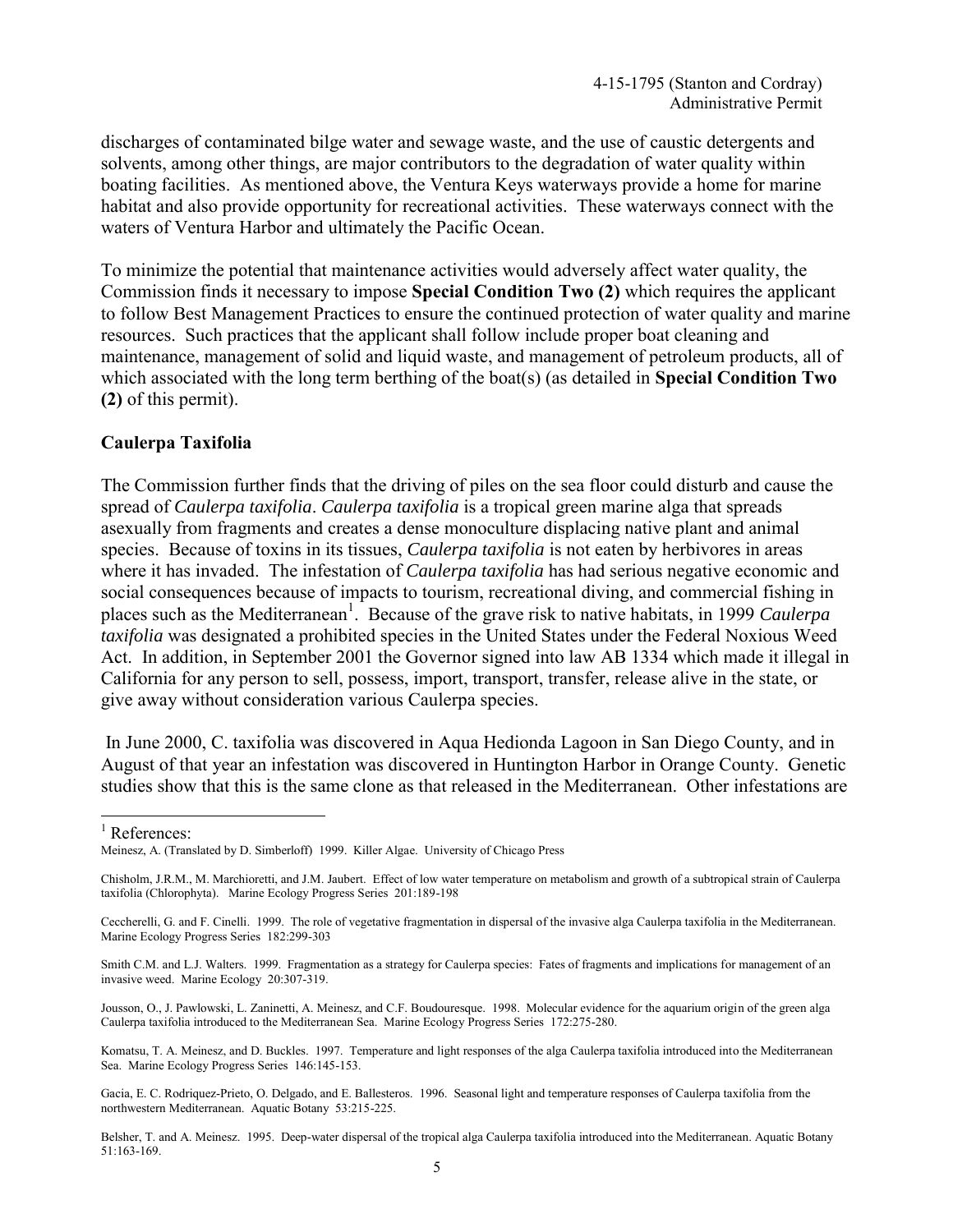likely. Although a tropical species, C. taxifolia has been shown to tolerate water temperatures down to at least 50ºF. Although warmer southern California habitats are most vulnerable, until better information is available, it must be assumed that the whole California coast is at risk. All shallow marine habitats could be impacted.

In response to the threat that C. taxifolia poses to California's marine environment, the Southern California Caulerpa Action Team, SCCAT, was established to respond quickly and effectively to the discovery of C. taxifolia infestations in Southern California. The group consists of representatives from several States, federal, local and private entities. The goal of SCCAT is to completely eradicate all C. taxifolia infestations.

If C. taxifolia is present, any project that disturbs the bottom could cause its spread by dispersing viable tissue fragments. Based upon survey results in recent years from other similar boat dock projects in the Ventura Keys, no C. taxifolia is anticipated to be in the area; however, it is possible that circumstances on the project site could change, particularly if the applicants do not commence construction in a timely manner. Therefore, the Commission imposes **Special Condition Four (4)**, which requires the applicant to survey the project area for the presence of C. taxifolia and not earlier than 90 days nor later than 30 days prior to commencement or recommencement of any development authorized under this coastal development permit. If C. taxifolia is present in the project area, no work may commence and the applicants shall immediately notify the Executive Director.

## **Eelgrass**

The project has the potential to directly impact sensitive resources, including eelgrass that may be present in the project area. Installation and driving of piles can directly remove and disturb eelgrass. In addition, vessels moored above these resources can reduce the light available to eelgrass and kelp by shading portions of the ocean floor. It is possible that eelgrass has established in portions of the project area that are not currently shaded by vessels. Surveys conducted for similar projects in the Ventura Keys waterway in recent years have not detected eelgrass. However, it is possible that circumstances on the project site could change over time, particularly if the applicant does not commence construction in a timely manner. Therefore, **Special Condition Three (3)** requires the applicant, prior to construction, to conduct a survey of the project area for eelgrass during the period of active growth of eelgrass (typically March through October). If the survey identifies any eelgrass within the project area which would be impacted by the proposed project, the Executive Director must be notified prior to construction. If any eelgrass is identified in the project area prior to construction, the applicant shall also conduct a second eelgrass survey within 30 days after the conclusion of construction to determine if any eelgrass was adversely impacted. All impacts to eelgrass habitat shall be mitigated at a minimum ratio of 1.38:1. Implementation of mitigation shall require an amendment to this permit or a new coastal development permit unless the Executive Director determines that no amendment or new permit is required.

Therefore, only as conditioned by Special Condition 1 (Construction Responsibilities and Debris Removal), Special Condition 2 (Best Management Practices), Special Condition 3 (Eelgrass Surveys), and Special Condition 4 (Caulerpa Surveys), does the Executive Director find the proposed project consistent with Section 30230 and 30231 of the California Coastal Act regarding the protection of water quality to promote the biological productivity of coastal waters and to protect human health.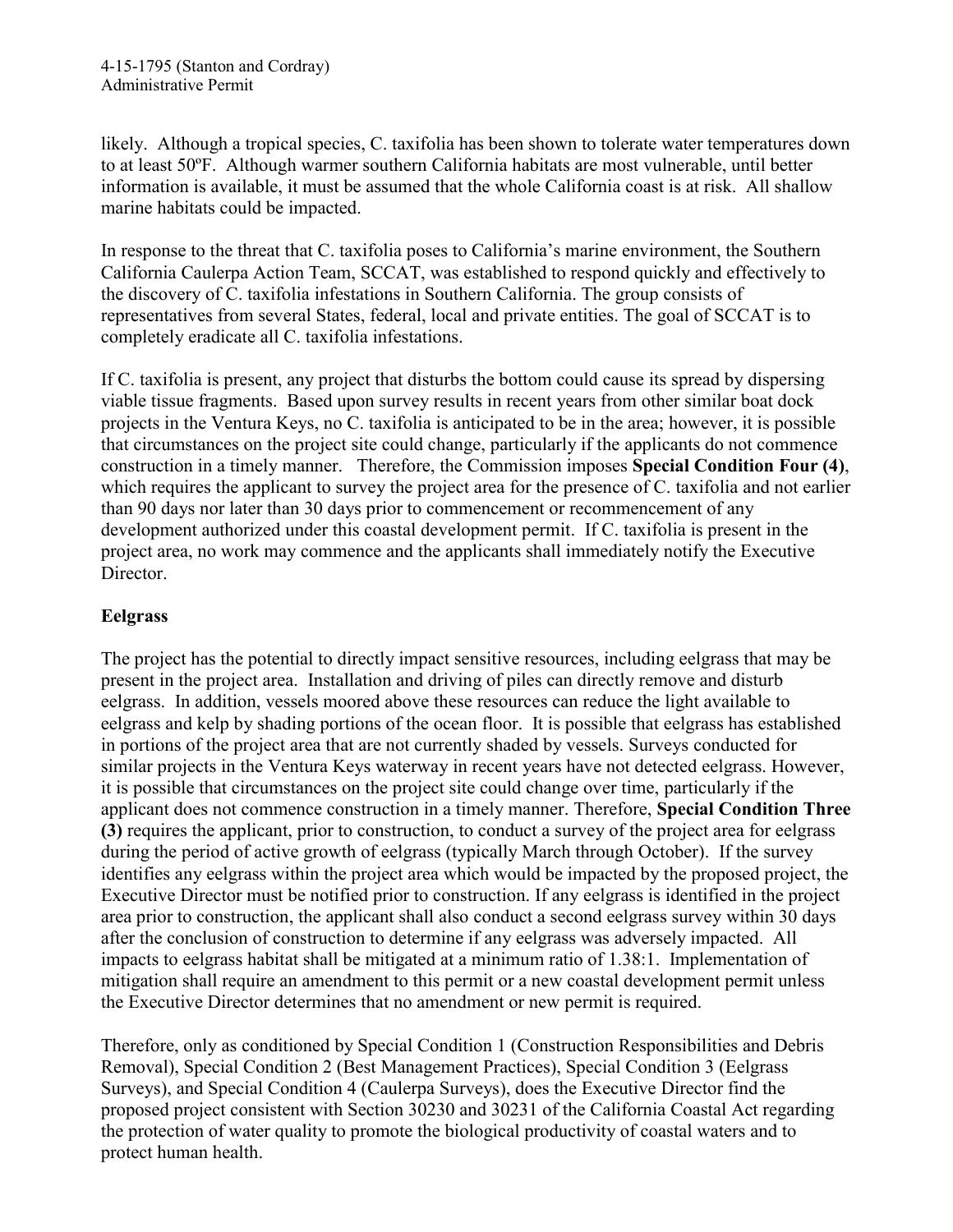#### **C. DIKING, FILLING, DREDGING OPEN COASTAL WATERS**

Section 30233 of the Coastal Act addresses, in part, the fill of open coastal waters:

*(a) The diking, filling, or dredging of open coastal waters, wetlands, estuaries, and lakes shall be permitted in accordance with other applicable provisions of this division, where there is no feasible less environmentally damaging alternative, and where feasible mitigation measures have been provided to minimize adverse environmental effects, and shall be limited to the following:* 

*…*

*(4) In open coastal waters, other than wetlands, including streams, estuaries, and lakes, new or expanded boating facilities and the placement of structural pilings for public recreational piers that provide public access and recreational opportunities.* 

The Coastal Act limits the fill of open coastal water to specific, enumerated uses and also requires that any project which results in fill of open coastal waters provide adequate mitigation and that the project be the least environmentally damaging alternative. The proposed project includes installation of two new 14 inch diameter concrete piles, which constitutes fill of coastal waters.

a. Allowable Use

Section 30233(a)(4) of the Coastal Act allows fill of open coastal waters, other than wetlands, such as the Ventura Keys waterway, for recreational boating purposes. No wetlands are found on the project site, only open coastal waters. The proposed project, a boat dock, constitutes a recreational boating facility. Thus, the project is an allowable use under Section 30233(a)(4).

b. Least Environmentally Damaging Alternative

The applicant asserts that the two piles proposed to replace the existing stiffleg support structure for the dock are the minimum number of piles necessary to adequately support and anchor the new dock under current engineering and safety standards. The proposed project will use the minimum number of piles thereby minimizing the amount of fill needed to support the proposed allowable use. Thus the project as proposed is the least environmentally damaging alternative.

c. Adequate Mitigation

Section 30233 also requires that any project which results in fill of open coastal waters also provide adequate mitigation. Placement of the proposed piles in conjunction with the proposed project will displace four square feet of bottom habitat. However, the proposed project is the least environmentally damaging, feasible alternative, and includes feasible mitigation measures. **Special Condition One (1)** requires the applicant comply with construction responsibilities, **Special Condition Two (2)** requires the applicant to incorporate Best Management Practices during construction, including measures for erosion and sediment control and debris removal,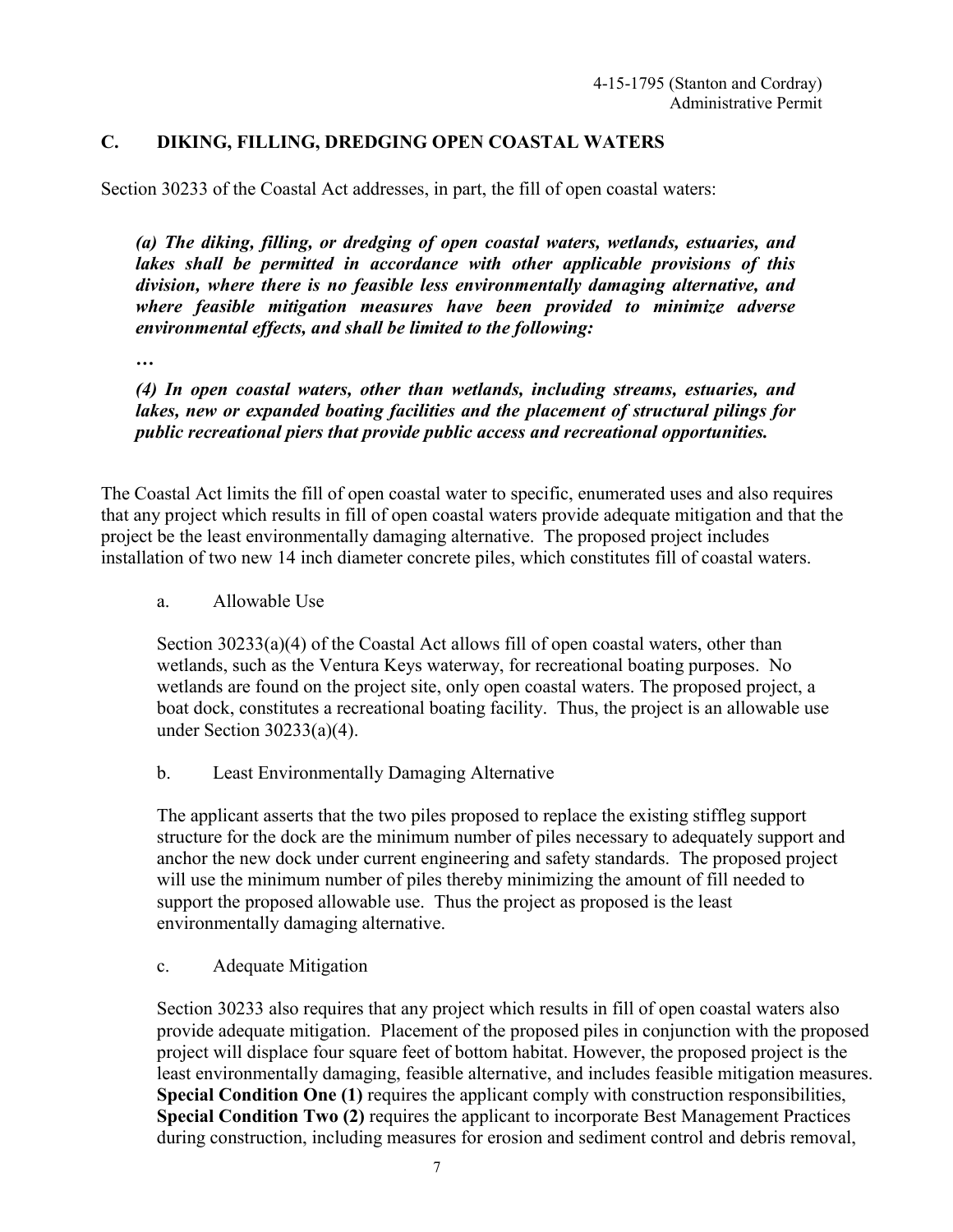such as use of silt curtains and turbidity reduction measures, **Special Condition Three (3)** requires eelgrass surveys, and **Special Condition Four (4)** requires surveys for *Caulerpa taxifolia.* These Special Conditions will assure that that displacing bottom habitat from placement of the pilings will result in minimal impacts to the sea floor and marine environment.

For the reasons discussed above, the Executive Director concludes that the proposed project is consistent with Section 30233 of the Coastal Act.

# **D. LOCAL COASTAL PROGRAM**

The proposed project area lies within the limits of the City of Ventura, but falls within the Commission's area of retained original permit jurisdiction along the Ventura Keys waterways. The Commission certified the Local Coastal Program for the City of San Buenaventura (Land Use Plan and Implementation Ordinances) in 1981 and the Ventura Harbor segment was incorporated into the City's LCP in 1990. The City's LCP contains policies and standards for siting and design of new development and protection of marine habitats. The application before the Commission is for development within the Commission's retained jurisdiction area, and therefore the standard of review applied by the Commission in considering the proposed project is the Coastal Act. The Commission notes that its review of the proposed project discloses no conflicts with any of the policies of the City's certified LCP, including those policies regarding marine habitat, shoreline access, and recreation.

## **E. CALIFORNIA ENVIRONMENTAL QUALITY ACT (CEQA)**

Section 13096(a) of Title 14 of the California Code of Regulations requires Commission approval of Coastal Development Permit applications to be supported by a finding showing the application, as conditioned by any conditions of approval, to be consistent with any applicable requirements of the California Environmental Quality Act (CEQA). Section 21080.5(d)(2)(A) of CEQA prohibits a proposed development from being approved if there are feasible alternatives or feasible mitigation measures available which would substantially lessen any significant adverse effect which the activity may have on the environment.

The Executive Director incorporates his findings on Coastal Act consistency at this point as if set forth in full. These findings address and respond to all public comments regarding potential significant adverse environmental effects of the project that were received prior to preparation of the staff report. As discussed above, the proposed development, as conditioned, is consistent with the policies of the Coastal Act. Feasible mitigation measures which will minimize all adverse environmental effects have been required as special conditions. As conditioned, there are no feasible alternatives or feasible mitigation measures available, beyond those required, which would substantially lessen any significant adverse impact that the activity may have on the environment. Therefore, the Executive Director concludes that the proposed project, as conditioned to mitigate the identified impacts, can be found to be consistent with the requirements of the Coastal Act to conform to CEQA.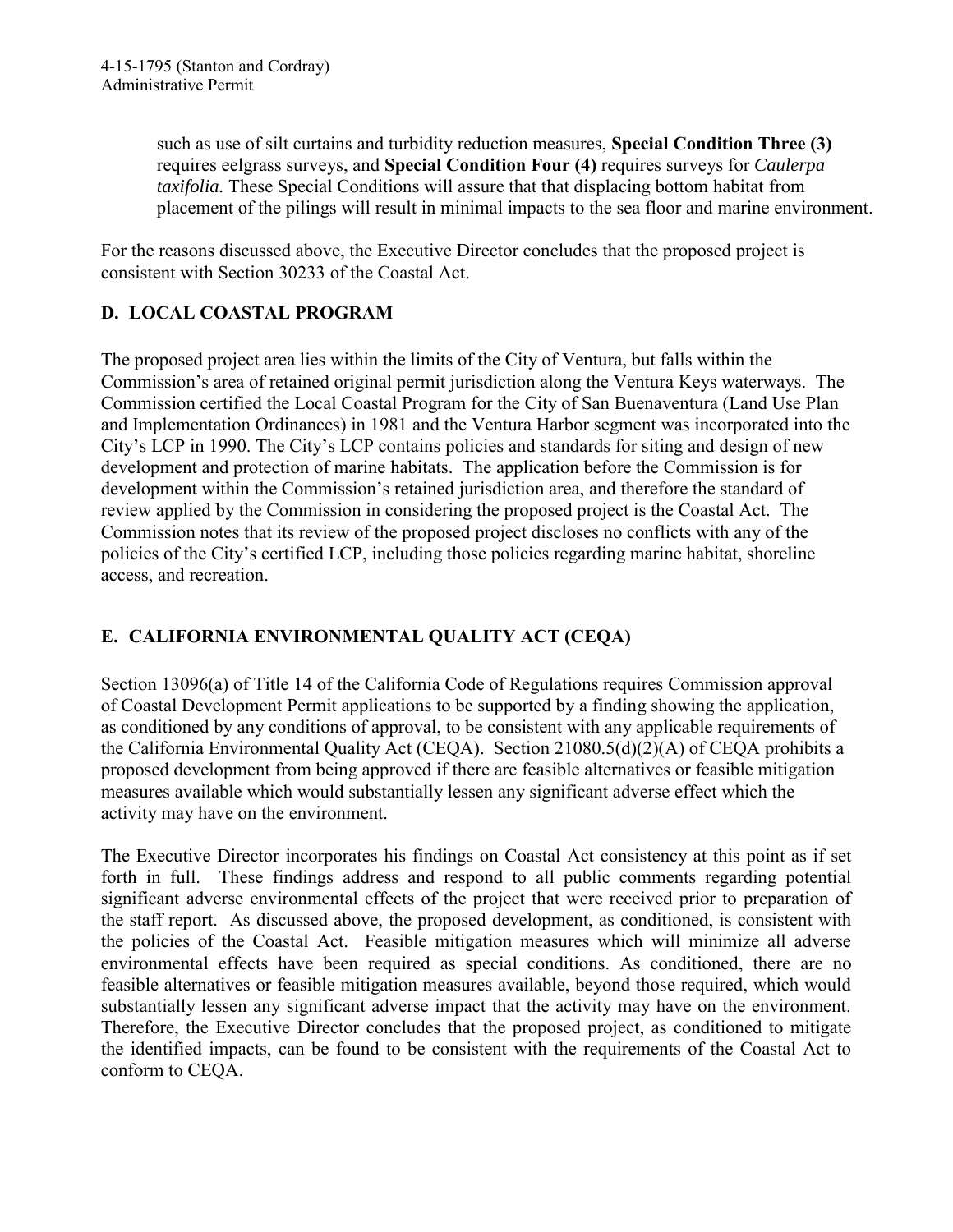#### **SPECIAL CONDITIONS:**

#### **1. Construction Responsibilities and Debris Removal**

By acceptance of this permit, the permittee agrees that the approved development shall be carried out in compliance with the following construction-related requirements:

- A. No demolition or construction materials, equipment, debris, or waste shall be placed or stored where it may enter sensitive habitat, receiving waters or a storm drain, or be subject to wave, wind, rain or tidal erosion and dispersion;
- B. Any and all debris resulting from demolition or construction activities, and any remaining construction material, shall be removed from the project site within 24 hours of completion of the project;
- C. Demolition or construction debris and sediment shall be removed from work areas each day that demolition or construction occurs to prevent the accumulation of sediment and other debris that may be discharged into coastal waters;
- D. Machinery or construction materials not essential for project improvements will not be allowed at any time in the subtidal or intertidal zones;
- E. If turbid conditions are generated during construction a silt curtain will be utilized to control turbidity;
- F. Eelgrass shall not be disturbed. Anchors shall not be placed in eelgrass areas.
- G. Floating booms will be used to contain debris discharged into coastal waters and any debris discharged will be removed as soon as possible but no later than the end of each day;
- H. Non buoyant debris discharged into coastal waters will be recovered by divers as soon as possible after loss;
- I. All trash and debris shall be disposed in the proper trash and recycling receptacles at the end of every construction day;
- J. The applicants shall provide adequate disposal facilities for solid waste, including excess concrete, produced during demolition or construction;
- K. Debris shall be disposed of at a legal disposal site or recycled at a recycling facility. If the disposal site is located in the coastal zone, a coastal development permit or an amendment to this permit shall be required before disposal can take place unless the Executive Director determines that no amendment or new permit is legally required;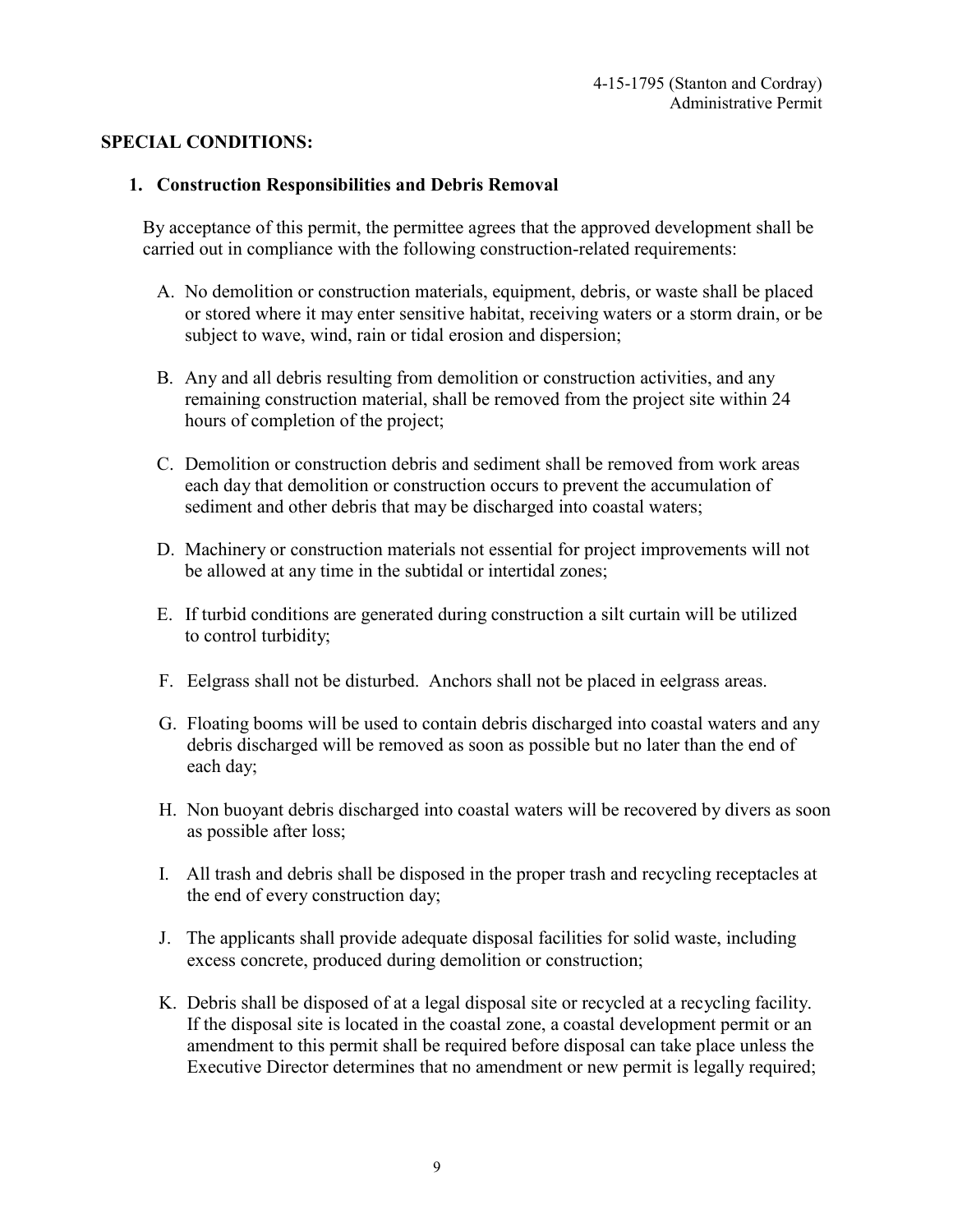- L. All stock piles and construction materials shall be covered, enclosed on all sides, shall be located as far away as possible from drain inlets and any waterway, and shall not be stored in contact with the soil;
- M. Machinery and equipment shall be maintained and washed in confined areas specifically designed to control runoff. Thinners or solvents shall not be discharged into sanitary or storm sewer systems;
- N. The discharge of any hazardous materials into any receiving waters shall be prohibited;
- O. Spill prevention and control measures shall be implemented to ensure the proper handling and storage of petroleum products and other construction materials. Measures shall include a designated fueling and vehicle maintenance area with appropriate berms and protection to prevent any spillage of gasoline or related petroleum products or contact with runoff. The area shall be located as far away from the receiving waters and storm drain inlets as possible;
- P. Best Management Practices (BMPs) and Good Housekeeping Practices (GHPs) designed to prevent spillage and/or runoff of demolition or construction-related materials, and to contain sediment or contaminants associated with demolition or construction activity, shall be implemented prior to the on-set of such activity; and
- Q. All BMPs shall be maintained in a functional condition throughout the duration of construction activity.

#### **2. Best Management Practices (BMP) Program**

By acceptance of this permit, the applicants agree that the long-term water-borne berthing of boat(s) in the approved dock and/or boat slip will be managed in a manner that protects water quality pursuant to the implementation of the following BMPs.

- A. Boat Cleaning and Maintenance Measures:
	- In-water top-side and bottom-side boat cleaning shall minimize the discharge of soaps, paints and debris.
	- In-the-water hull scraping or any process that occurs under water that results in the removal of paint from boat hulls is prohibited. Only detergents and cleaning components that are designated by the manufacturer as phosphate-free and biodegradable shall be used, and only minimal amounts shall be used.
	- The applicants shall minimize the use of detergents and boat cleaning and maintenance products containing ammonia, sodium hypochlorite, chlorinated solvents, petroleum distillates or lye.
- B. Solid and Liquid Waste Management Measures:
	- All trash, recyclables, and hazardous wastes or potential water contaminants, including old gasoline or gasoline with water, absorbent materials, oily rags, lead acid batteries, anti-freeze, waste diesel, kerosene and mineral spirits shall be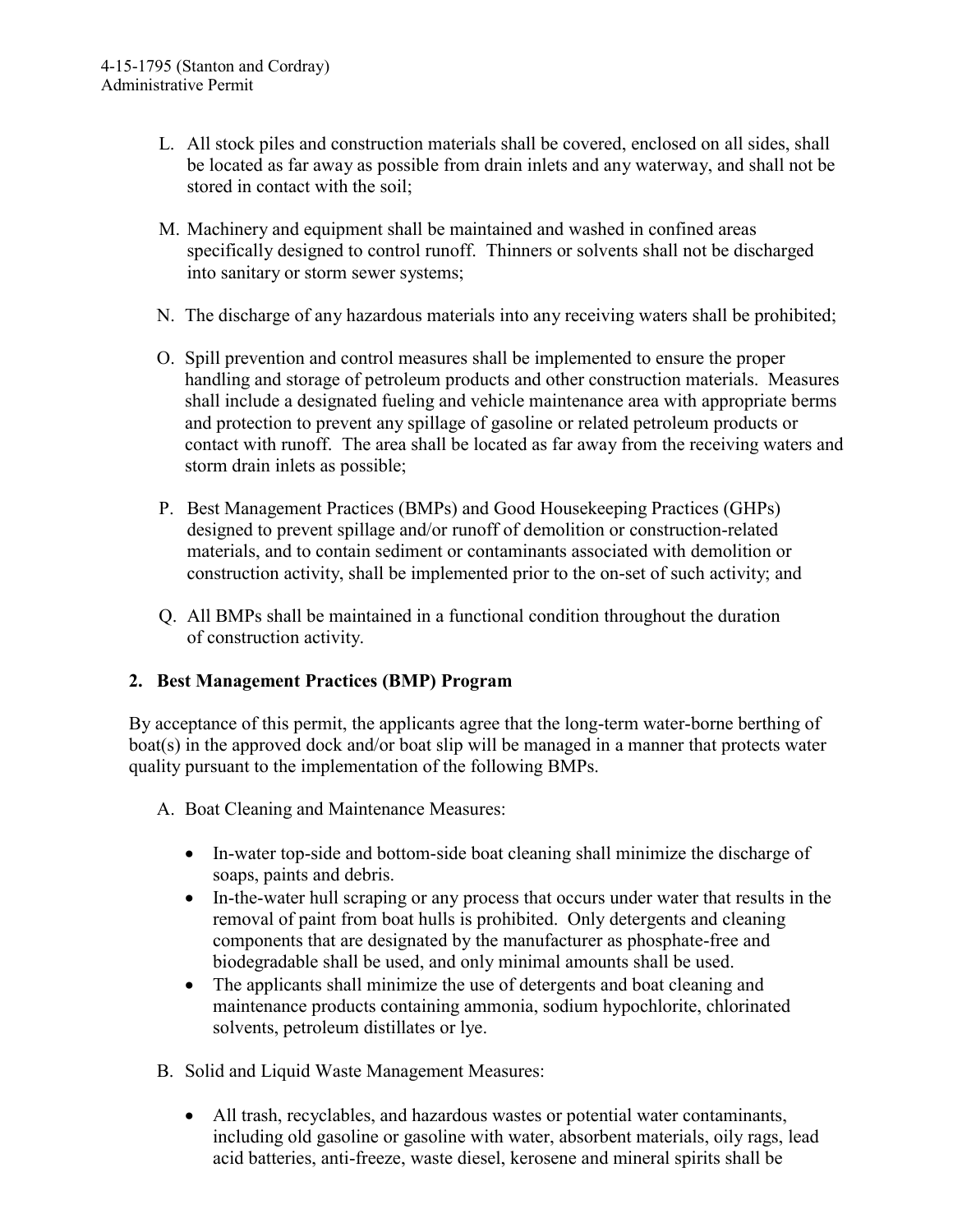disposed of in a proper manner and shall not at any time be disposed of in the water or gutter.

- C. Petroleum Control Management Measures:
	- Boaters will practice preventive engine maintenance and will use oil absorbents in the bilge and under the engine to prevent oil and fuel discharges. Oil absorbent materials shall be examined at least once a year and replaced as necessary. Used oil absorbents are hazardous waste in California. Used oil absorbents must therefore be disposed in accordance with hazardous waste disposal regulations. The boaters will regularly inspect and maintain engines, seals, gaskets, lines and hoses in order to prevent oil and fuel spills. The use of soaps that can be discharged by bilge pumps is prohibited;
	- If the bilge needs more extensive cleaning (e.g., due to spills of engine fuels, lubricants or other liquid materials), the boaters will use a bilge pump-out facility or steam cleaning services that recover and properly dispose or recycle all contaminated liquids; and
	- Bilge cleaners which contain detergents or emulsifiers will not be used for bilge cleaning since they may be discharged to surface waters by the bilge pumps
- D. Sewage Pumpout System Best Management Practices
	- Vessels shall dispose of any sewage at designated pump out facilities provided by the Waterfront Department.

#### **3. Pre and Post-Construction Eelgrass Survey(S)**

- A. Pre-Construction Eelgrass Survey. A valid pre-construction eelgrass (*Zostera marina*) survey shall be completed during the period of active growth of eelgrass (typically March through October). The pre-construction survey shall be completed within 60 days before the start of construction. The survey shall be prepared in full compliance with the "Southern California Eelgrass Mitigation Policy" dated October 2014 (except as modified by this special condition) adopted by the National Marine Fisheries Service (see http://www.westcoast. fisheries. noaa.gov/habitat/habitat\_types/seagrass \_info/california\_eelgrass.html) and shall be prepared in consultation with the California Department of Fish and Wildlife. The applicant shall submit the eelgrass survey for the review and approval of the Executive Director within five (5) business days of completion of each eelgrass survey and in any event no later than fifteen (15) business days prior to commencement of any development. If the eelgrass survey identifies any eelgrass within the project area which would be impacted by the proposed project, the development shall require an amendment to this permit from the Coastal Commission or a new coastal development permit.
- B. Post Construction Eelgrass Survey. If any eelgrass is identified in the project area by the survey required in subsection A of this condition above, within 30 days of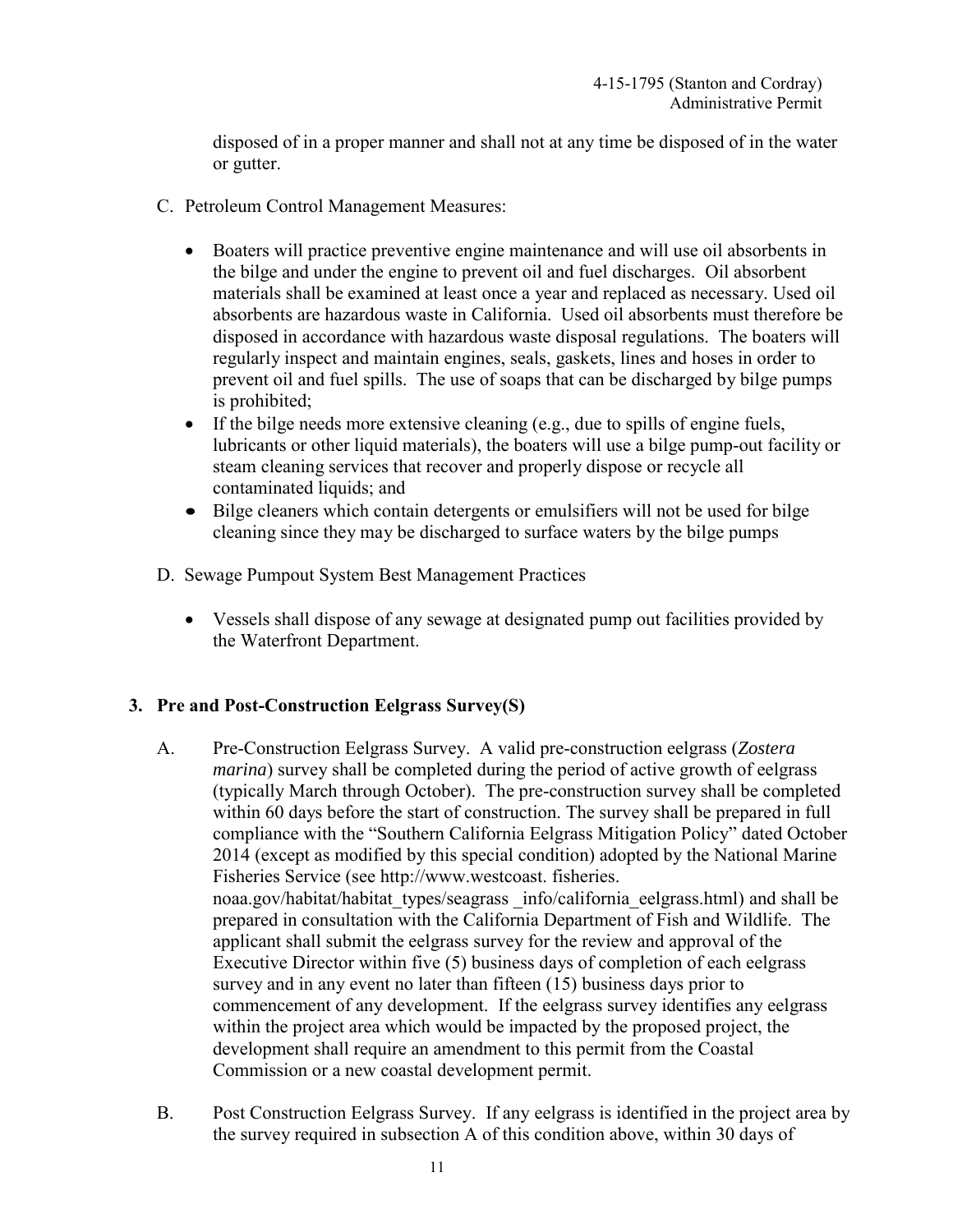completion of construction, , or within the first 30 days of the next active growth period following completion of construction that occurs outside of the active growth period, the applicant shall survey the project site to determine if any eelgrass was adversely impacted. The survey shall be prepared in full compliance with the "Southern California Eelgrass Mitigation Policy" dated October 2014 (except as modified by this special condition) adopted by the National Marine Fisheries Service (see http://www.westcoast. fisheries. noaa.gov/habitat/habitat\_types/seagrass \_info/california\_eelgrass.html) and shall be prepared in consultation with the California Department of Fish and Wildlife. The applicant shall submit the postconstruction eelgrass survey for the review and approval of the Executive Director within thirty (30) days after completion of the survey. If any eelgrass has been impacted, the applicant shall replace the impacted eelgrass at a minimum 1.38:1 ratio on-site, or at another location, in accordance with the Southern California Eelgrass Mitigation Policy. All impacts to eelgrass habitat shall be mitigated at a minimum ratio of 1.38:1 (mitigation:impact). Any exceptions to the required 1.38:1 mitigation ratio found within California Eelgrass Mitigation Policy shall not apply. Implementation of mitigation shall require an amendment to this permit or a new coastal development permit unless the Executive Director determines that no amendment or new permit is required.

### **4. Pre-Construction** *Caulerpa taxifolia* **Survey**

- A. Not earlier than 90 days nor later than 30 days prior to commencement or re-commencement of any development authorized under this coastal development permit (the "project"), the applicant shall undertake a survey of the project area and a buffer area at least 10 meters beyond the project area to determine the presence of the invasive alga *Caulerpa taxifolia*. The survey shall include a visual examination of the substrate.
- B. The survey protocol shall be prepared in consultation with the Regional Water Quality Control Board, the California Department of Fish and Wildlife, and the National Marine Fisheries Service (see http://www.westcoast.fisheries.noaa.gov/ habitat/habitat types/seagrass info/caulerpa taxifolia.html).
- C. Within five (5) business days of completion of the survey, the applicant shall submit the survey:
	- (1) for the review and approval of the Executive Director; and
	- (2) to the Surveillance Subcommittee of the Southern California Caulerpa Action Team (SCCAT). The SCCAT Surveillance Subcommittee may be contacted through William Paznokas, California Department of Fish & Wildlife (858-467- 4218, William.Paznokas@wildlife.ca.gov) or Bryant Chesney, National Marine Fisheries Service (562-980-4037, Bryant.Chesney@noaa.gov), or their successors.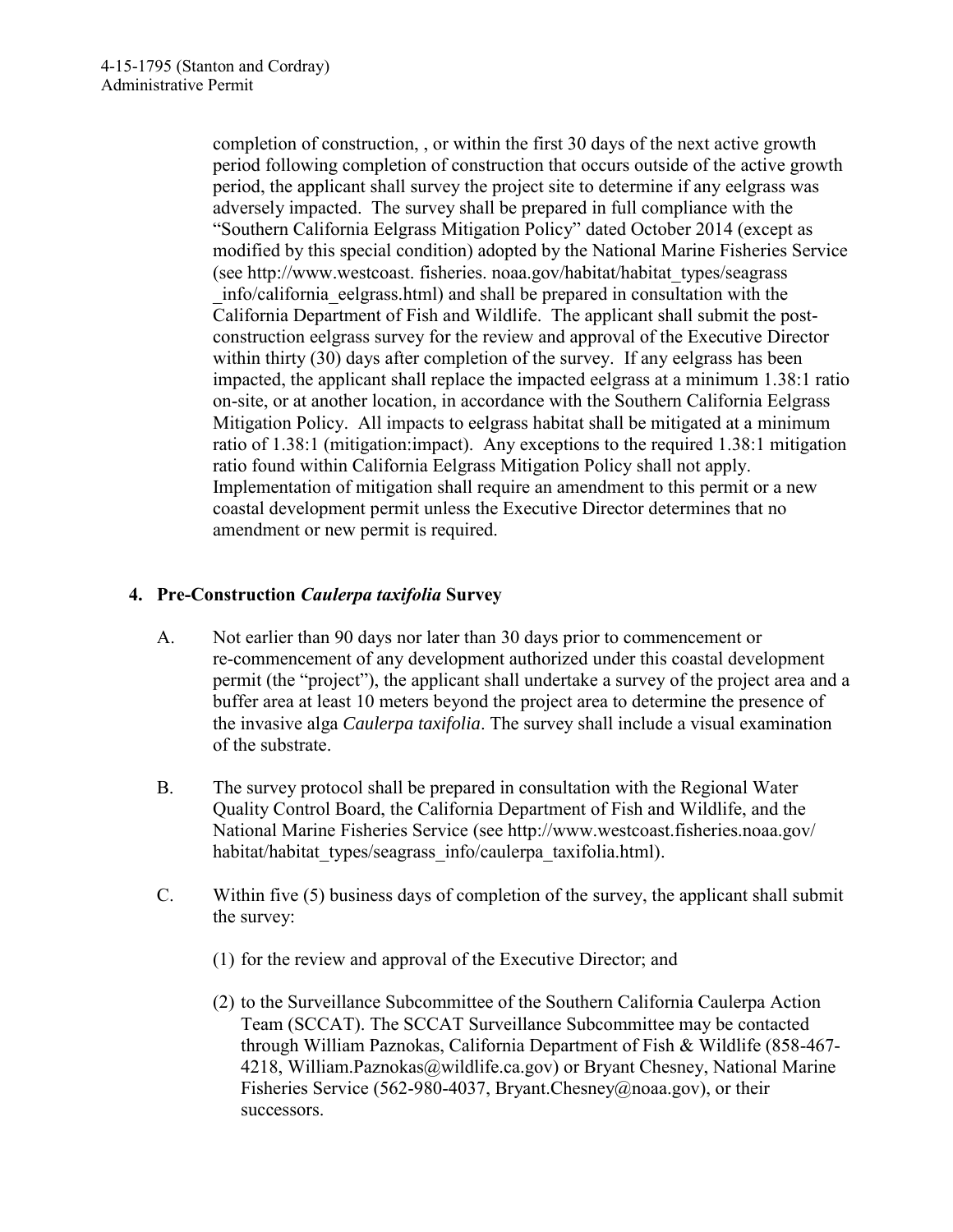D. If *Caulerpa taxifolia* is found within the project or buffer areas, the applicant shall not proceed with the project until 1) the applicant provides evidence to the Executive Director that all *C. taxifolia* discovered within the project and buffer area has been eliminated in a manner that complies with all applicable governmental approval requirements, including but not limited to those of the California Coastal Act, or 2) the applicant has revised the project to avoid any contact with *C. taxifolia*. No revisions to the project shall occur without a Coastal Commission approved amendment to this coastal development permit unless the Executive Director determines that no amendment is legally required.

#### **ACKNOWLEDGEMENT OF PERMIT RECEIPT/ACCEPTANCE OF CONTENTS:**

I/We acknowledge that I/we have received a copy of this permit and have accepted its contents including all conditions.

Applicant's Signature Date of Signing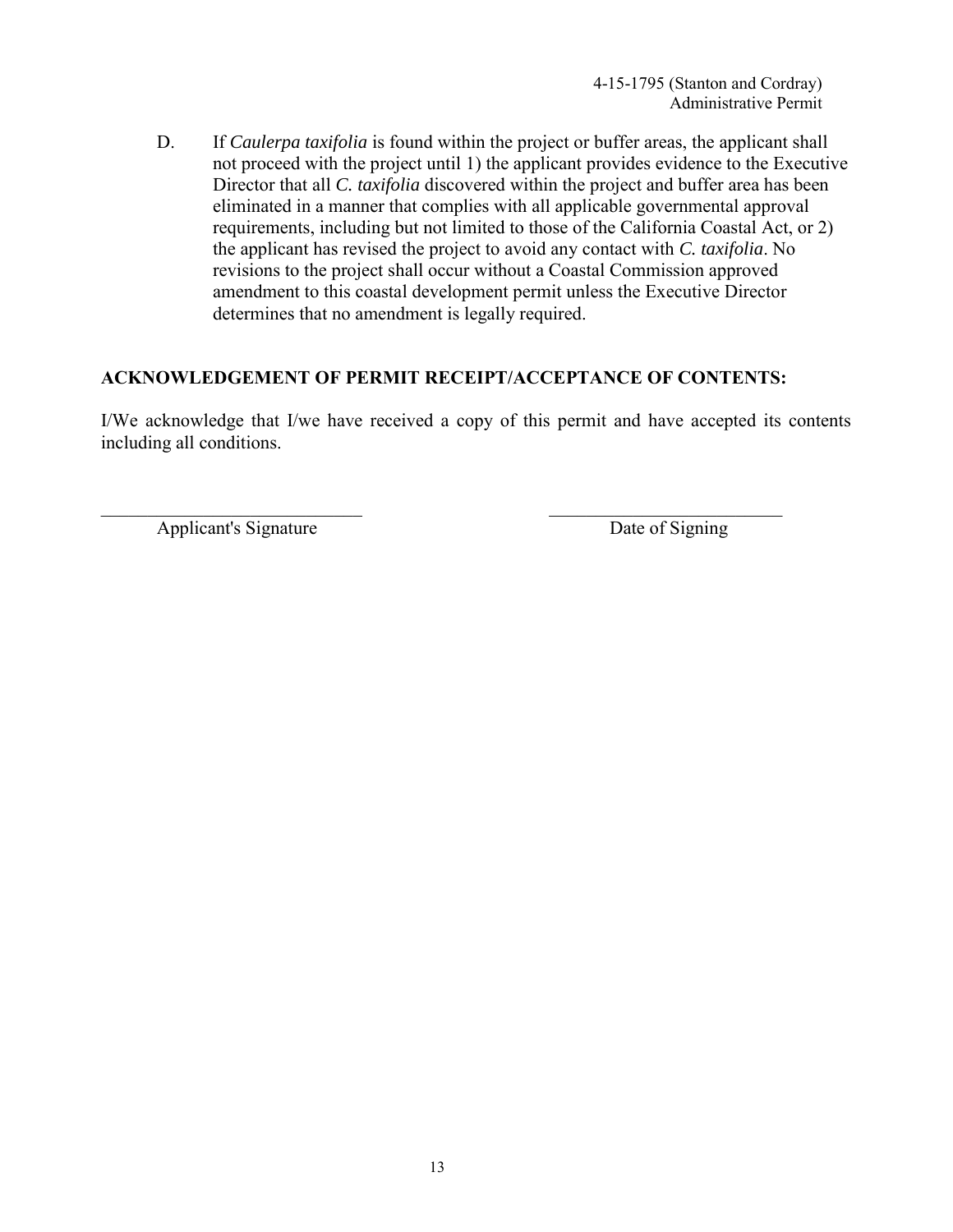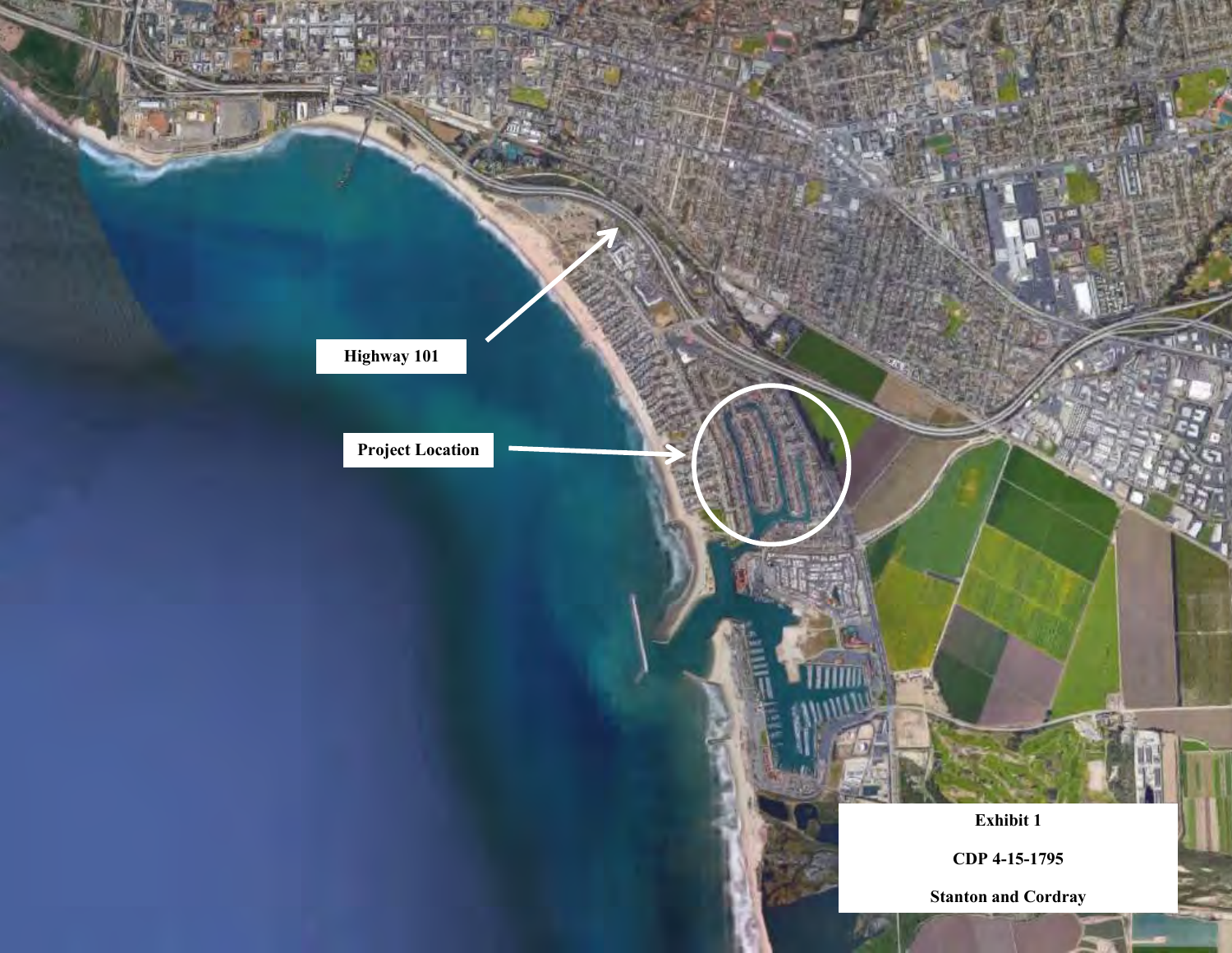